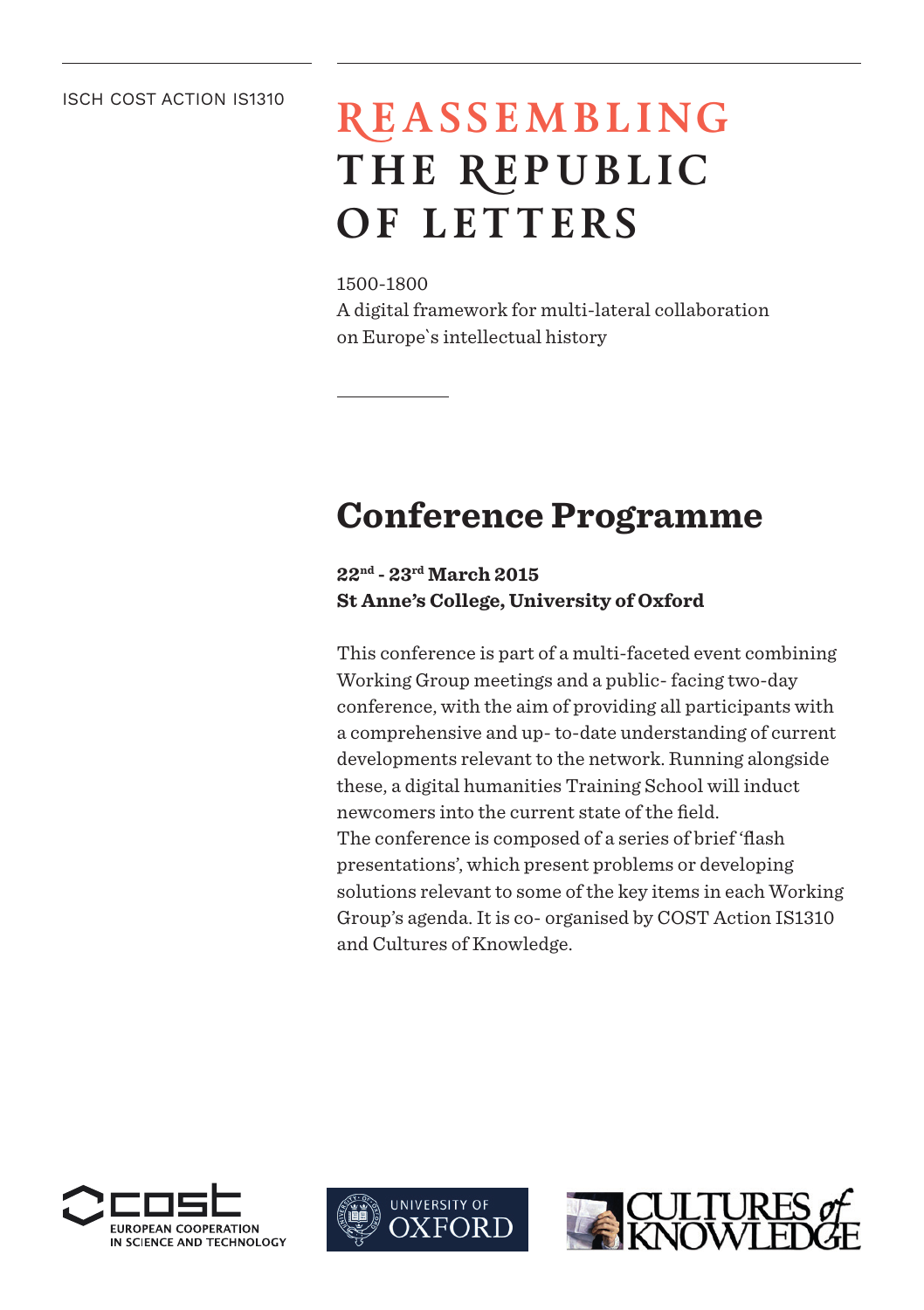### **SUNDAY 22nd MARCH**

| $10.30 - 12.00$ | Training School Introduction, trainees only                                                                                                                                                                                                                                                                                                                                                                                                                                                                                                                     |
|-----------------|-----------------------------------------------------------------------------------------------------------------------------------------------------------------------------------------------------------------------------------------------------------------------------------------------------------------------------------------------------------------------------------------------------------------------------------------------------------------------------------------------------------------------------------------------------------------|
| $11.00 - 12.00$ | Steering Group Meeting, invitation only                                                                                                                                                                                                                                                                                                                                                                                                                                                                                                                         |
| $12.00 - 13.00$ | Conference registration and buffet lunch<br>(Mary Ogilvie Foyer and Dining Hall)                                                                                                                                                                                                                                                                                                                                                                                                                                                                                |
| $13.15 - 13.35$ | Introduction to the Conference:<br>Howard Hotson (Mary Ogilvie Lecture Theatre)                                                                                                                                                                                                                                                                                                                                                                                                                                                                                 |
| $13.35 - 14.00$ | Introduction to 'the Republic of Letters':<br>Dirk van Miert (Mary Ogilvie Lecture Theatre)                                                                                                                                                                                                                                                                                                                                                                                                                                                                     |
| $14.00 - 16.00$ | <b>SPACE AND TIME</b><br>(Mary Ogilvie Lecture Theatre)<br>Introductory remarks: Ian Gregory<br>$\bullet$<br>Research questions and cognate projects: Patricia<br>$\bullet$<br>Murrieta-Flores, Oyvind Eide, Howard Hotson (tbc)<br>Metadata standards and authorities for spatial and<br>$\bullet$<br>temporal data: Robert McNamee<br>Spatial data and metadata within text corpora:<br>$\bullet$<br>Ian Gregory, Claire Grover<br>Mapping and other visualisation options: Nicole Coleman<br>$\bullet$                                                       |
| $16.00 - 16.30$ | Tea and Coffee break (Dining Hall)                                                                                                                                                                                                                                                                                                                                                                                                                                                                                                                              |
| $16.30 - 18.30$ | PEOPLE AND NETWORKS<br>(Mary Ogilvie Lecture Theatre)<br>Introductory remarks: Eero Hyvönen<br>$\bullet$<br>Identifying research questions for Working Group 2: Ruth<br>$\bullet$<br>Ahnert and Sebastian Ahnert<br>Representing prosopographical data for problem solving:<br>$\bullet$<br>Tanya Gray Jones<br>Electronic data resources for Working Group 2: Eetu<br>$\bullet$<br>Mäkelä<br>Tools for data and ontology creation, reconciliation, data<br>٠<br>fusion, and publishing: Eetu Mäkelä and Eero Hyvönen<br>Discussion and next steps<br>$\bullet$ |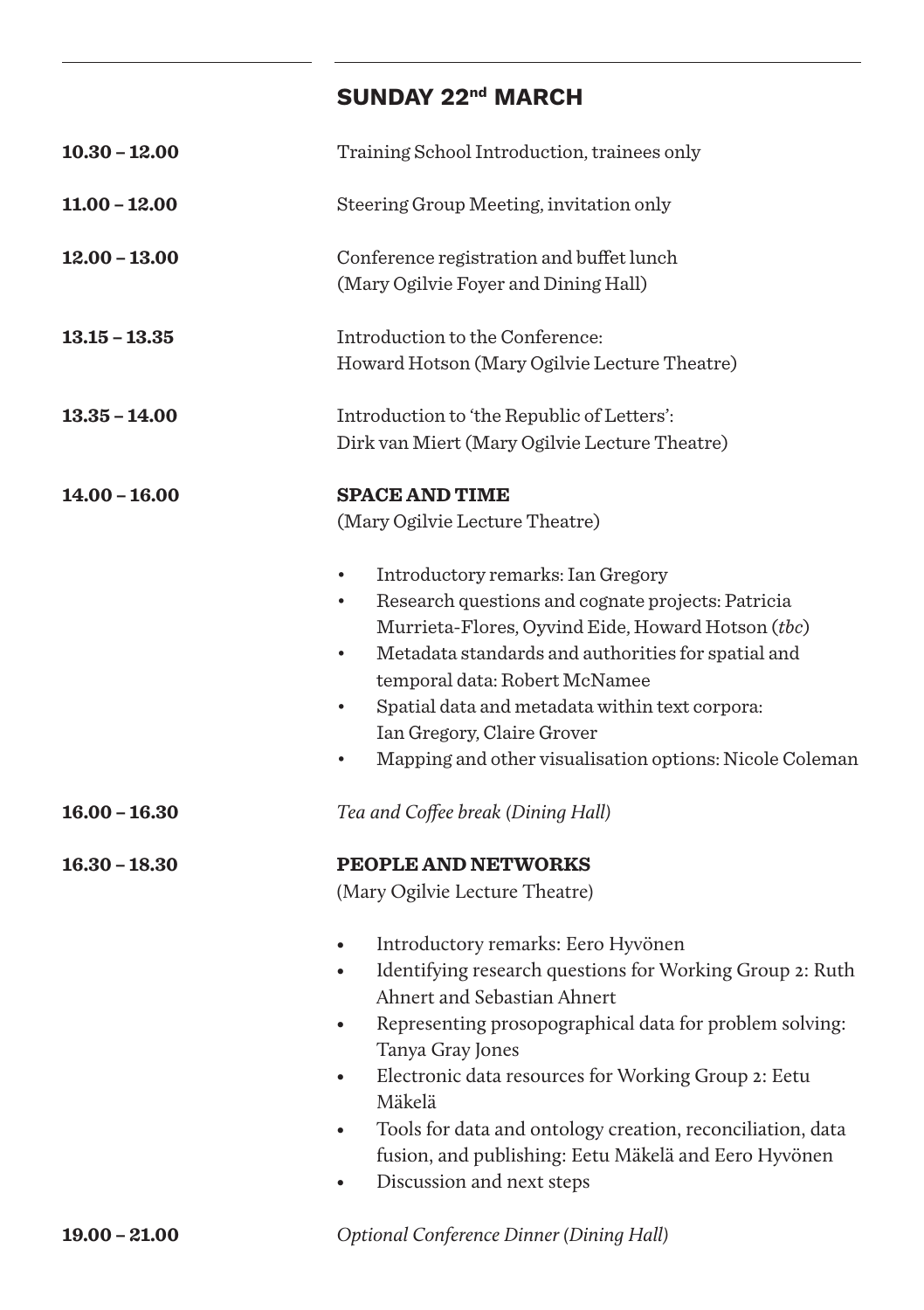|                 | <b>MONDAY 23rd MARCH</b>                                                                                                |
|-----------------|-------------------------------------------------------------------------------------------------------------------------|
| $8.45 - 10.45$  | <b>TEXTS AND TOPICS</b><br>(Mary Ogilvie Lecture Theatre)                                                               |
|                 |                                                                                                                         |
|                 | Introductory remarks: Charles van den Heuvel<br>$\bullet$                                                               |
|                 | Coding Text: Pip Wilcox                                                                                                 |
|                 | Text Editions and Shared Canvas: Neil Jefferies                                                                         |
|                 | Natural Language Processing and Topic Modelling:<br>$\bullet$<br>Stefan Trausan-Matu                                    |
|                 | CKCC and the ePistolarium: Charles van den Heuvel                                                                       |
|                 | From Digital to print: Otfried Czaika<br>$\bullet$                                                                      |
|                 | Virtual Research Environments: Gertjan Filarski<br>$\bullet$                                                            |
|                 |                                                                                                                         |
| $10.45 - 11.15$ | Tea and Coffee break (Dining Hall)                                                                                      |
| $11.15 - 13.15$ | <b>DOCUMENTS AND COLLECTIONS</b>                                                                                        |
|                 | (Mary Ogilvie Lecture Theatre)                                                                                          |
|                 | Introductory remarks: Elizabethanne Boran                                                                               |
|                 | How to access collections in Sweden: Per Cullhed<br>$\bullet$                                                           |
|                 | How to access collections in Denmark: Ivan Boserup<br>$\bullet$                                                         |
|                 | Lithuania: How to access collections locally and<br>internationally: Axel Walter                                        |
|                 | How to access collections in Poland: Patryck Sapala<br>$\bullet$                                                        |
|                 | How to access collections in the Austrian National<br>$\bullet$                                                         |
|                 | Library: Andreas Fingernagel                                                                                            |
|                 | How to access collections in Hungary: Noemi Viskolc<br>$\bullet$                                                        |
|                 | How to access collections in Spain: Antonio Davila Pérez<br>$\bullet$                                                   |
|                 | How to access collections in Portugal: Vanda Anastacio<br>$\bullet$                                                     |
| $13.15 - 14.15$ | Buffet lunch (Dining Hall)                                                                                              |
| $14.15 - 16.15$ | DATA EXCHANGE AND STRATEGIC PLANNING                                                                                    |
|                 | (Mary Ogilvie Lecture Theatre)                                                                                          |
|                 | Introductory remarks: Thomas Stäcker<br>$\bullet$                                                                       |
|                 | Generating large quantities of digital catalogue records -<br>$\bullet$                                                 |
|                 | Scanning and Keying: Michael Popham                                                                                     |
|                 | Generating large quantities of digital catalogue records -<br>$\bullet$                                                 |
|                 | crowd-sourcing catalogue metadata: Victoria van Hyning<br>Unique identifier scheme for individual letters - utility and |
|                 | prospects: Thomas Stäcker                                                                                               |

• Examples of web-mounted archives of printed an